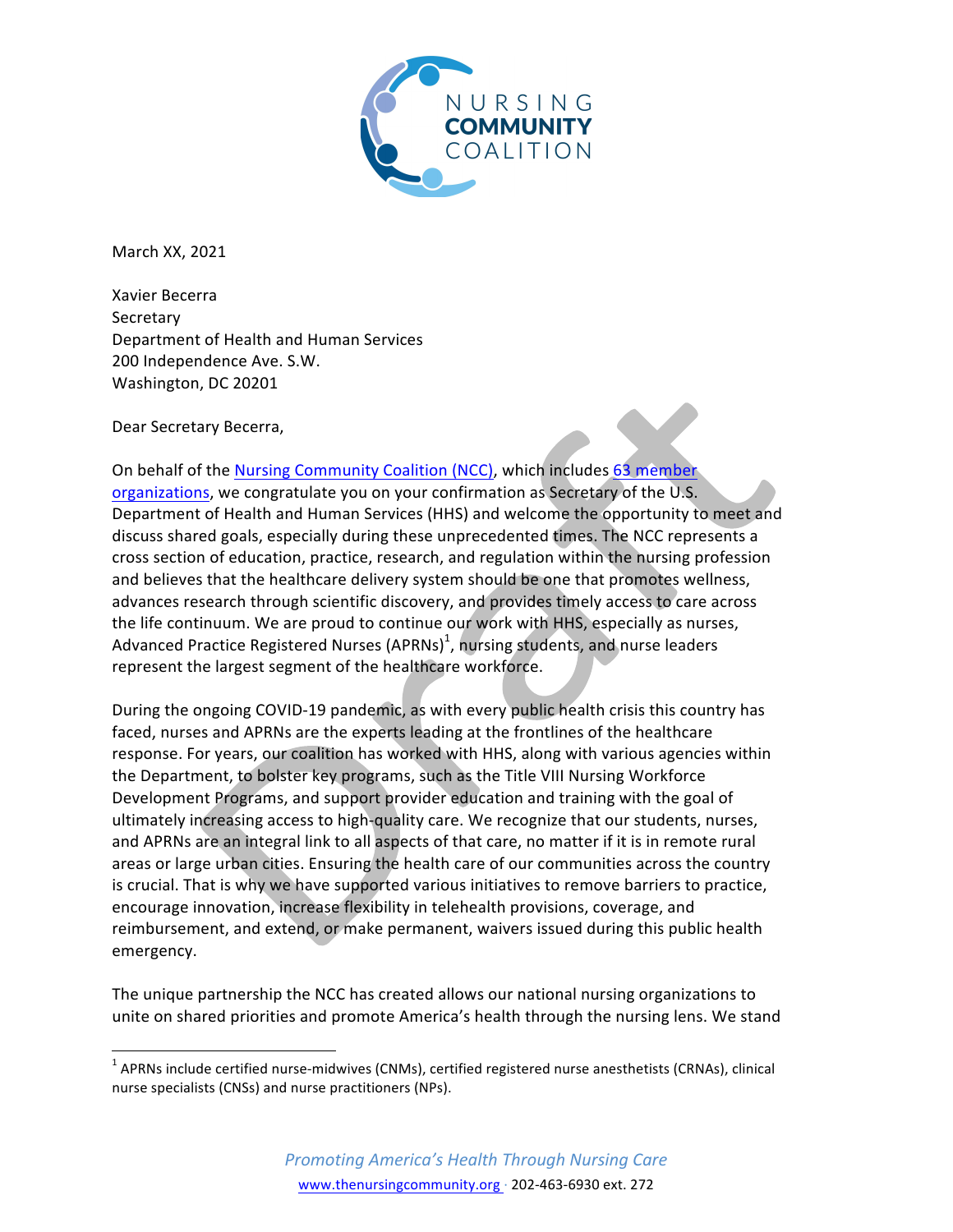ready to work with you, as head of the U.S. Department of Health and Human Services, as we combat COVID-19, preserve critical advancements, and support the health of our nation. If the Nursing Community Coalition can be of any assistance to you or your staff, and to set up a meeting to discuss shared goals, please do not hesitate to contact the coalition's Executive Director, Rachel Stevenson, at rstevenson@thenursingcommunity.org or at 202-463-6930, ext. 271.

## Sincerely,

Academy of Medical-Surgical Nurses Academy of Neonatal Nursing American Academy of Ambulatory Care Nursing American Academy of Emergency Nurse Practitioners American Academy of Nursing American Association of Colleges of Nursing American Association of Critical-Care Nurses American Association of Heart Failure Nurses American Association of Neuroscience Nurses American Association of Nurse Anesthetists American Association of Nurse Practitioners American Association of Occupational Health Nurses American Association of Post-Acute Care Nursing American College of Nurse-Midwives American Nephrology Nurses Association American Nurses Association American Nursing Informatics Association American Organization for Nursing Leadership American Pediatric Surgical Nurses Association, Inc. American Public Health Association, Public Health Nursing Section American Psychiatric Nurses Association American Society for Pain Management Nursing American Society of PeriAnesthesia Nurses Association for Radiologic and Imaging Nursing Association of Community Health Nursing Educators Association of Nurses in AIDS Care Association of Pediatric Hematology/Oncology Nurses Association of periOperative Registered Nurses Association of Public Health Nurses Association of Rehabilitation Nurses Association of Veterans Affairs Nurse Anesthetists Association of Women's Health, Obstetric and Neonatal Nurses Chi Eta Phi Sorority, Incorporated Commissioned Officers Association of the U.S. Public Health Service Dermatology Nurses' Association Emergency Nurses Association Friends of the National Institute of Nursing Research Gerontological Advanced Practice Nurses Association Hospice and Palliative Nurses Association Infusion Nurses Society